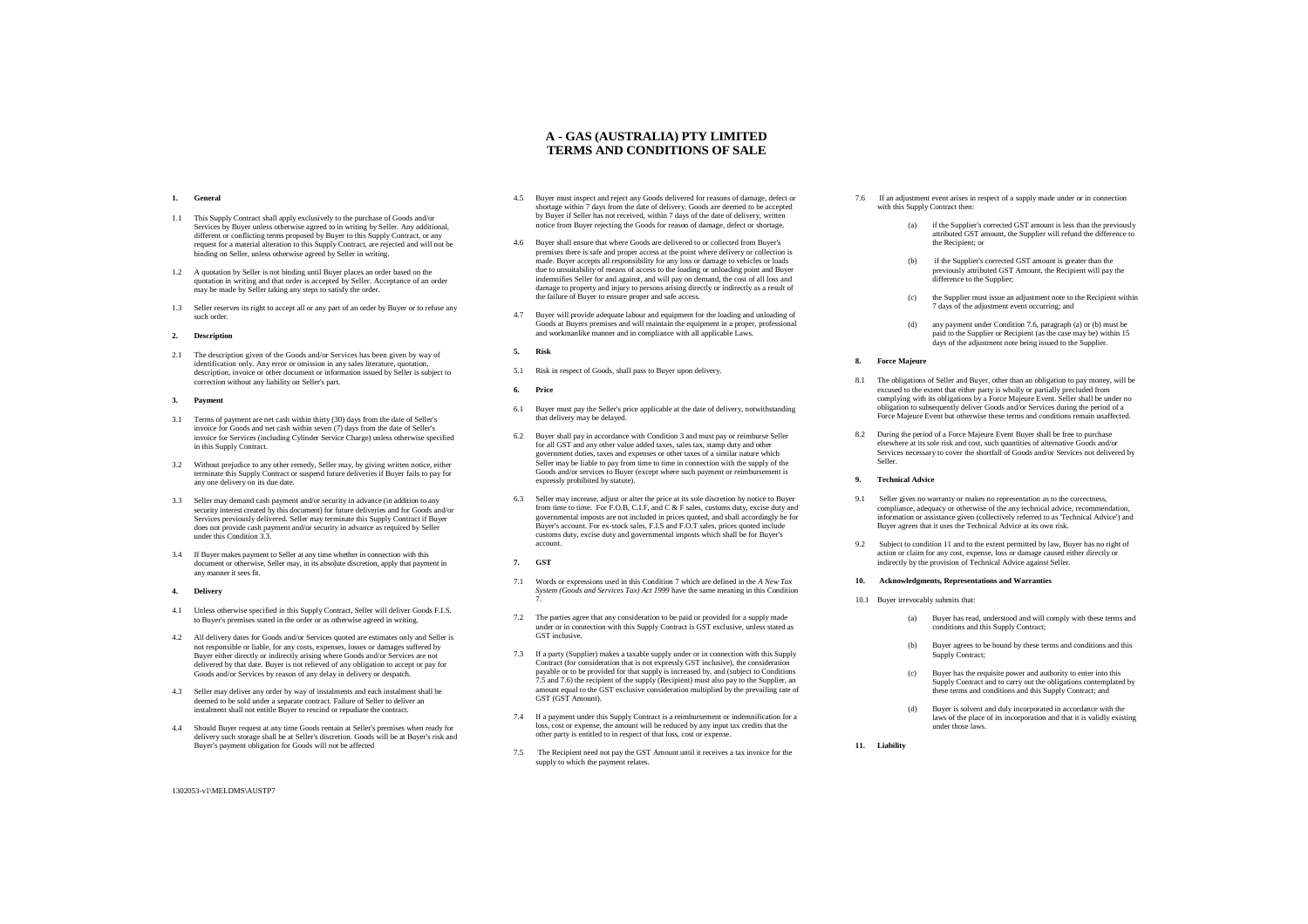- 11.1 Except insofar as any conditions, warranties, guarantees, rights, entitlements, remedies and liabilities cannot be excluded or limited by statue or are expressly conferred on Buyer, by these terms and conditions all conditions, warranties, guarantees, rights, entitlements, remedies and liabilities whatsoever in relation to Goods and/or Services express or implied by statute, common law or trade usage or custom or otherwise are excluded to the maximum extent permitted by law. For the avoidance of doubt, nothing in these terms and conditions operates to exclude, restrict or modify any conditions, warranties, guarantees, rights, entitlements, reddies and liabilities that may by implied by or imposed under the Australian Consumer Law set out in Schedule 2 to the Competition and Consumer Act 2010 (Cth) or any other statute, the exclusion, restriction or modification of which would contravene that statute or cause any of these terms and conditions to be void.
- 11.2 Subject to Condition 11.1, unless the Goods and/or Services supplied by Seller are of the kind usually acquired for personal, domestic or household use or consumption, Seller's liability for any and all costs, expenses, loss or damage resulting from any cause whatsoever, including alleged negligence, shall be limited (at Seller's election) to:
	- (a) in the case of Goods:
		- (i) the replacement of Goods or the supply of equivalent Goods;
		- (ii) the repair of the Goods;
		- (iii) the payment of the cost of replacing the Goods or of acquiring equivalent Goods; or
		- (iv) the payment of the cost of having the Goods repaired; and
	- (b) in the case of Services:
		- (i) the supply of Services again; or
		- (ii) the payment of the cost of having the Services supplied again.
- 11.3 Subject to Conditions 11.1 and 11.2, Seller shall not be liable to Buyer or Buyer's servants or agents for any loss, harm, damage, cost or expense (including legal fees). or in the nature of direct, indirect, special, incidental or consequential loss or damage (including, without limitation, economic loss, loss of contract, loss of profit or revenue, loss of opportunity, loss of production, production stoppage or loss of data) of any nature howsoever caused (whether based on negligence or other tort or contract or otherwise) arising directly or indirectly out of a breach of these terms and conditions (including the Australian Consumer Law) by the Buyer or in any way attributable to the performance of this Supply Contract.
- 11.4 Subject to Condition 11.1, for any Goods not manufactured by the Seller, the Seller will endeavour to obtain for the Buyer the benefit of any manufacturer's warranty but shall not be obliged to do so.
- 11.5 In connection with any Goods returned to Seller as a warranty claim under this Condition 11, in the event that Seller, acting reasonably, determines that the Good does not qualify as a warranty claim. Seller reserves the right to charge Buyer an administration fee.

# **12. Use**

12.1 Subject to Condition 11.1, Buyer indemnifies Seller, its servants and agents from and against all claims, proceedings, suits, causes of action, costs, expenses, loss and damages arising directly or indirectly out of the ownership, possession or use of the Goods by Buyer or any other person.

#### **13. Licenses and Permit**

13.1 Licenses, authorisations, approvals and permits required by law in respect of the Goods and/or Services supplied are Buyer's responsibility.

#### 14. **Agents and Resellers**

- 14.1 In the event of Buyer being an agent or reseller and reselling Goods and/or Services to any third person (**End User**), Buyer agrees to notify and request acknowledgment to any third person (**End User**), Buyer agrees to notify and request acknowledgment from the End User that the End User is aware of the existence of, and agrees to comply with, any warranty that has been specifically provided by Seller for the Buyer to hand to the End User upon resale of Goods and/or Services. These terms and conditions (including all confidentiality obligations under Condition 22) as amended from time to time shall apply to and forms part of any contract in respect of the sale of all Goods and Services by Buyer. Buyer shall ensure that Sellers' terms and conditions are provided to all End Users, prior to the Buyer entering into any supply arrangements.
- 14.2 Subject to Condition 11.1, Buyer hereby agrees to indemnify Seller against all proceedings, suits , causes of action, claims, losses, damages, expenses and costs whatsoever and howsoever caused arising directly or indirectly from the failure or omission of Buyer to observe the obligations provided for in condition 14.1 or from any promise, representation, warranty or undertaking given to a End User by Buyer which contradicts any warranty specifically provided by Seller for Buyer to hand to its customers or contradicts these terms and conditions.
- 14.3 Where Buyer supplies or resells Goods and/or Services to an End User, the Buyer must not give or make any undertaking, assertion or representation in relation to the Goods (including any Cylinders) and/or Services without Seller's prior approval in writing.
- 14.4 If Buyer supplies or sells any Goods or if the Goods become constituents of other goods, before ownership of the Goods has passed to Buyer, the proceeds of such sale or use will be received and held by Buyer (in whatever form) on trust for both Buyer and Seller. Seller's interest as beneficiary under that trust will be that portion of the proceeds which does not exceed the Buyer's indebtedness to Seller. The balance of the proceeds (if any) will be the Purchaser's beneficial interest under that trust.

#### **15. Frustration**

15.1 Seller will use all reasonable endeavours to meet its Supply Contract obligations, but if Seller obligations become impossible to perform or shall otherwise become frustrated, Buyer shall be liable to pay to Seller all costs which Seller's suppliers, or sub-contractors have incurred directly or indirectly or for which Seller is liable under Supply Contract to Buyer at the time of frustration or impossibility or performance.

### **16. Patents and Trade Marks**

16.1 Subject to Condition 11.1, Seller makes no representation or warranty of any kind, expressed or implied, that the Goods supplied or the use of such Goods or articles made from the Goods either alone or in conjunction with other substances will not infringe any patent or trade mark right. Buyer must promptly notify Seller of any claim or suit involving Buyer in which such infringement is alleged and if Seller considers itself to be affected it shall be entitled completely to control the defence or compromise of any such allegation or infringement. Buyer agrees to subrogate its rights in this regard to Seller.

### **17. Property in Goods**

- 17.1 Property and title in the Goods remains with Seller until Buyer has paid all sums owing to the Seller under this Supply Contract and any other contract.
- 17.2 Buyer agrees that until property and title in the Goods passes in accordance with Condition 17.1 or as otherwise agreed in writing by Seller, to store the Goods in a manner that clearly shows that the Goods are the property of Seller and will not remove any marks identifying the Goods as the property of Seller.

#### **18. Assignment**

- 18.1 Buyer must not assign or transfer any of its rights or obligations under these terms and conditions without the prior consent of Seller. Seller may in its absolute discretion and without notification to Buyer sub-contract or assign the whole or any part of the production, supply or delivery of the Goods and/or Services and all or any of its rights or obligations under these terms and conditions.
- **19. Pallets and Metric Tonne Containers (MTC) and Steel Cages**

19.1 Seller retains title to and the right of possession of any pallets, MTC's and steel cages used for the delivery of Goods, and Buyer agrees to indemnify Seller fully in respect of, and pay Seller on demand the full replacement value of (as determined by Seller), any pallets, MTC's and steel cages not returned in good order and condition to the Seller within sixty (60) days of delivery of Goods.

#### **20. Cylinder Service**

- 20.1 Seller will charge and Buyer must pay a periodic charge ('Cylinder Service Charge') at Seller's rates applicable to Buyer or at a rate agreed by Seller and Buyer in writing for each Cylinder held by Buyer as shown in Seller's records, such charge being due and payable in accordance with Condition 3, unless otherwise agreed in writing by Seller and Buyer. The Cylinder Service Charge will cover Seller's costs associated with the Cylinders including, but not limited to, costs of tracking, testing, repairing and maintaining the Cylinders
- 20.2 Buyer agrees and acknowledges that the Cylinders remain the property of Seller at all times and Buyer must not encumber the Cylinders.
- 20.3 Subject to Condition 11.1, from time of delivery of the Cylinders until the Cylinders are returned to Seller, Buyer shall:
	- (a) only use the Cylinders for the purpose for which they were supplied;
	- not, and shall not agree or attempt to, sell, assign, transfer, lease or licence any Cylinder;
	- (c) be solely responsible for the safe custody and proper use of the Cylinders and any ancillary equipment;
	- (d) be responsible for keeping the Cylinders in good condition and in safe custody and shall be liable for any loss or damage to the Cylinders;
	- (e) operate and maintain the Cylinders in accordance with working instructions as stipulated by Seller from time to time;
	- (f) not repair, deface, alter, or remove any aspects or parts of the Cylinders;
	- not remove or deface or alter any identification marks affixed to, impressed in or painted on the Cylinders;
	- use reasonable endeavours to make it known to any third parties to which Buyer supplies Cylinders and Goods that property and title to the Cylinders remain at all times with Seller;
	- (i) only use the Cylinders for storing gas supplied by Seller;
	- (i) keep the Cylinders clean, in good condition and in safe custody;
	- (k) indemnify and hold harmless Seller against all claims, proceedings, costs, damages, losses and expenses whatsoever arising directly or indirectly out of the possession or use of any Cylinder by Buyer or any other person (including any End User); and
	- (l) indemnify Seller for any loss or damage to the Cylinders and cleaning costs thereof.
- 20.4 If an End User, in possession of a Cylinder supplied by Buyer, becomes subject to an Insolvency Event, Buyer must as soon as practicable notify the Seller and immediately pay to Seller an amount equivalent to the replacement value of the Cylinder as determined by Seller.
- 20.5 If requested by Seller, Buyer must immediately notify Seller of the location of any Cylinder supplied by Buyer to an End User and provide evidence satisfactory to Seller verifying that location and the identity of the End User in possession of the Cylinder. If Buyer is unable to do so, Buyer must immediately pay Seller an amount equivalent to the replacement value of the Cylinder as determined by Seller equivalent to the replacement value of the Cylinder as determined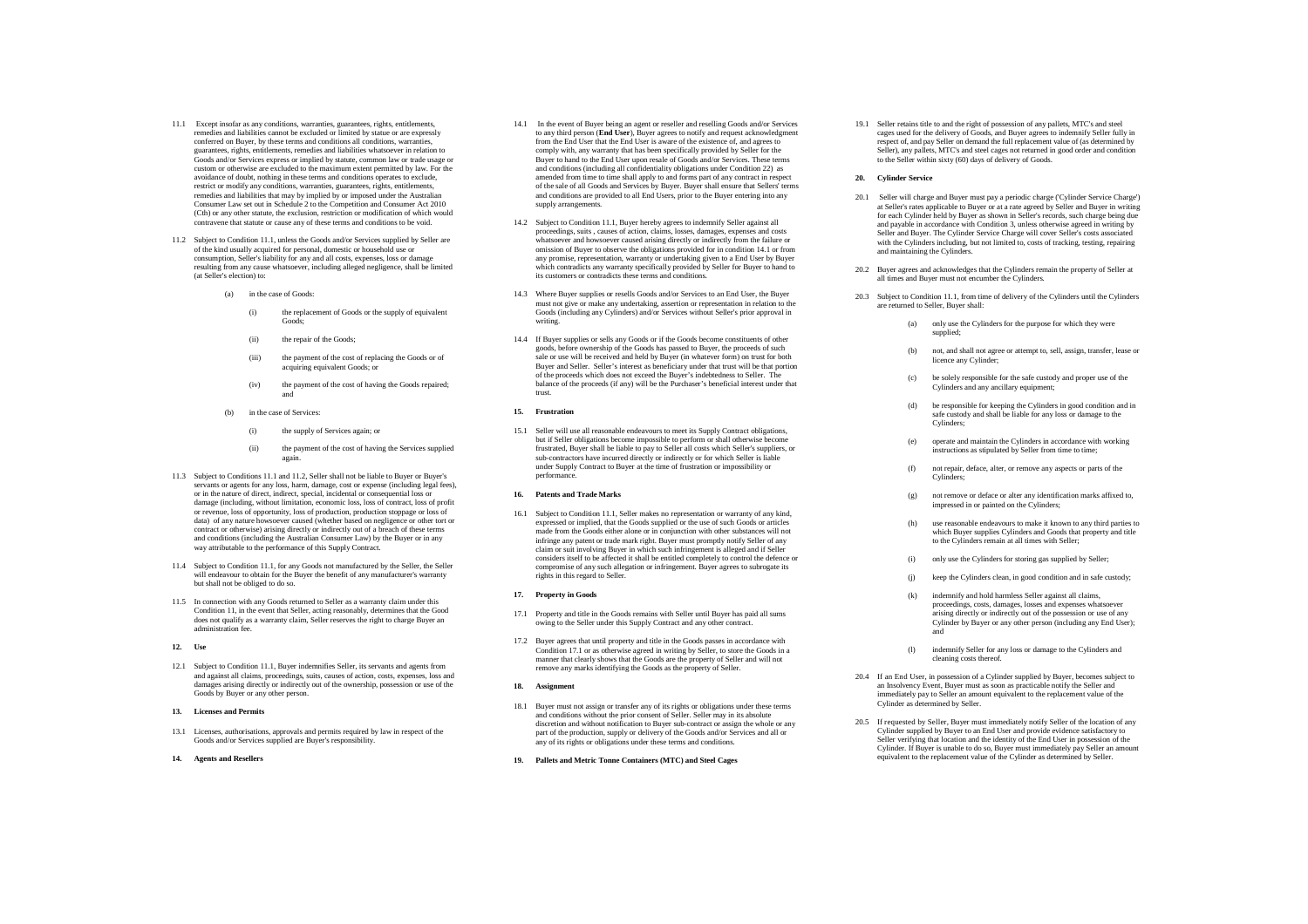- 20.6 If Buyer has paid the Cylinder Service Charge in advance and returns the Cylinder before the end of the Charge Period a pro rata refund or credit of the Cylinder Service Charge paid in advance will be made for any whole months within the Charge Period remaining after the return.
- 20.7 It is Buyer's responsibility to ensure that the specific Cylinders held by Buyer from time to time conform to the specific Cylinder(s) shown as held by Buyer in Seller's records and on which Seller charges Cylinder Service Charge. Payments by Buyer of a Cylinder Service Charge invoice is deemed conclusive evidence on the number of Cylinders held by Buyer.
- 20.8 On request by Seller, Buyer will grant Seller access to its premises and all books and records relating to the Cylinders being held by Buyer as reasonably required for Seller to audit the number, condition and location (including identity of the End User) of the Cylinders held by the Buyer.
- 20.9 If following a Cylinder transaction or upon notification by Buyer or on a count by Seller it is determined that the number of Cylinders being held by Buyer is greater than that recorded in respect of the Buyer, Seller will amend its records and charge Buyer Cylinder Service Charge accordingly.
- 20.10 If Seller receives advice or otherwise discovers that Buyer holds fewer Cylinders than the number shown on Seller's invoice then the number of Cylinders comprising the difference will be deemed to have been lost by Buyer and Buyer will pay to Seller the then current Seller's standard Cylinder replacement cost of those Cylinders.
- 20.11 Seller reserves the right to charge a deposit for Cylinders supplied by Seller to the Buyer. Once the Cylinders are returned to Seller in a clean, safe and serviceable condition, Seller will refund the deposit (or the appropriate part thereof) to Buyer.
- 20.12 No allowance, credit or rebate will be made for any residual gas in the Cylinders.

### **21. Waiver**

21.1 Failure by Seller to insist upon strict performance by Buyer of any provisions contained in these terms and conditions or other provisions of a Supply Contract shall not be taken to be a waiver of any rights or remedies of Seller unless the same is expressed in writing and signed on behalf of the Seller.

#### **22. Confidential Information**

22.1 Except as required by Law or by the rules of any applicable stock exchange, Buyer will ensure that neither it (or any End User) nor any of its employees, agents or subcontractors will, during or after the term of this Supply Contract, make any and an increase as to the subject matter or any of the terms of this Supply Contract, or use, exploit or disclose to any person any Confidential Information supplied directly or indirectly by Seller, or otherwise acquired by Buyer pursuant to this Supply Contract, without the prior written consent of Seller.

# **23. Termination**

- 23.1 If:
- (a) any payment is outstanding for more than 7 days after the due date (whether legally or formally demanded or not);
- (b) Buyer fails to observe or perform any of these terms and conditions and provisions of a Supply Contract; or
- (c) an Insolvency Event occurs in respect of Buyer,

Seller may terminate this Supply Contract by notice in writing to Buyer without prejudice to any other rights or remedies available to Seller at law, in equity or by statue. Seller may demand and Buyer shall pay for all outstanding amounts, owed by Buyer to Seller, including, but not limited to, any charges still to become due under the unexpired portion of the term of the Supply Contract.

23.2 Buyer agrees to pay all Seller's costs and expenses including, but not limited to, reasonable legal costs and costs for the collection and/or the repossession of Goods incurred by Seller in exercising any of its rights or remedies whether available at law, in equity or by statue including, but not limited to those under Condition 23.1.

- 23.3 At any time after termination of the Supply Contract whether at the expiration of the term of the Supply Contract or in accordance with Condition 23.1 or otherwise Seller may enter (forcibly if necessary) the premises of Buyer where the Goods are located or believed to be located and remove and retake possession of the same demolishing if necessary any obstructions which prevent such removal and without being liable to Buyer for any loss, damage, costs or expenses caused by such removal. Buyer must reimburse Seller on demand for all costs and expenses incurred by Seller in effecting removal of the Goods. A certificate in writing signed by any director, manager or secretary of Seller shall be conclusive evidence of the costs and expenses incurred.
- 23.4 Buyer indemnifies and must keep indemnified Seller for and against all actions, proceedings, claims, losses, damages, costs and expenses arising from anything done by or on behalf of Seller in connection with the removal of the Goods or the entry into the premises in accordance with Condition 23.3.
- 23.5 Buyer acknowledges the right of Seller to enter into any premises under the control of Buyer and grants a licence to Seller to do so, where Goods that have not been paid for in full are held, and Buyer further acknowledges the right of Seller to remove those Goods in accordance with Condition 23.3.
- 23.6 Termination of this Supply Contract will not affect Conditions 11 (Liability), 12 (Use), 14 (Agents and Resellers), 20 (Cylinder Service), 22 (Confidential Information) and 26 (Construction of Contract).
- **24. Notices**
- 24.1 Every notice or other communication given under or in connection with this these terms and conditions will be in writing and addressed to the relevant party and delivered and will be deemed to have been received when delivered personally or three days after it has been put into the post.
- **25. PPS Act**
- 25.1 This document constitutes a security agreement for the purposes of the PPS Act and Buyer grants to Seller a security interest in the Goods and their proceeds as security for payment of the purchase price of the Goods and all other amounts payable by Buyer to Seller and for Buyer's performance of its other obligations under this document.
- 25.2 Buyer agrees:
	- (a) at Seller's request, to promptly do all things (including signing any documents) and provide all assistance and information necessary to ensure that Seller has a perfected first ranking security interest in all Goods (and the proceeds of those Goods) supplied by Seller;
	- (b) do all things (including signing any documents) to ensure that the security interest is enforceable, perfected and otherwise effective and to enable Seller to exercise any powers in connection with the security interest; and
	- (c) that Seller may register a financing statement or financing change statement and do anything else required to perfect its security interest created by this document.
- 25.3 To the extent permitted by law, Buyer waives its right to receive any verification statement (or notice of any verification statement) in respect of any financing statement or financing change statement relating to a security interest created by this document.
- 25.4 Buyer indemnifies Seller and will pay on demand all costs and expenses incurred in connection with registering or maintaining a financing statement or financing change statement relating to a security interest created by this document.
- 25.5 If requested by Seller. Buyer must provide evidence satisfactory to Seller that Buyer has put in place and is adhering to policies and procedures which adequately protect any security interest Buyer has in respect of Cylinders or Goods it has supplied to third parties.
- 25.6 Buyer must not change its name or address without notifying Seller at least 10 business days prior to doing so.
- 25.7 Buyer and Seller each agree that it will not disclose any of the information set out in section 275(1) of the PPS Act in relation to any security interest created under this document to any person (except that Seller may do so where required due to the operation of section 275(7) of the PPS Act). Nothing in this Condition 25.7 will prevent any disclosure by Seller that it believes is necessary to comply with its other obligations under the PPS Act or under any other applicable law.
- 25.8 The following provisions of the PPS Act do not apply: section 95 (notice of removal of accession); subsection 121(4) (enforcement of liquid assets); section 125 (obligation to dispose of or retain collateral); section 130 (notice of disposal); paragraph 132(3)(d) (contents of statement of account); subsection 132(4) (statement of account if no disposal); section 135 (notice of retention); section 142 (redemption of collateral); and section 143 (reinstatement of security agreement).
- 25.9 In this clause, the following words and expressions have the same meanings given to them in the PPS Act: **financing change statement**, **financing statement**, **security interest** and **verification statement**.

#### **26. Construction of Contract**

- 26.1 Part or all of any provision of a Supply Contract that is illegal or unenforceable maybe severed from the Supply Contract and the remaining provisions of the Supply Contract continue in force.
- 26.2 A notice or certificate from or demand by Seller stating that a specified sum of money is owing or payable under this document is taken to be correct unless proved incorrect.
- **26.3** Each indemnity in this document is a continuing obligation, separate and independent from the other obligations of the parties and survives termination of this Supply Contract.
- 26.4 Seller shall have a general right of set off, such that Seller may deduct any monies owing by Buyer to Seller from the proceeds of any Goods (including any Cylinders) and/or Services sold by Buyer.
- 26.5 No party will vary these terms and conditions or any Supply Agreement accepted by Seller except in writing signed on behalf of both Seller and Buyer.
- 26.6 No party to this document has the power to obligate or bind any other party. Nothing in this document will be construed or deemed to constitute a partnership, joint venture or employee, employer or representative relationship between any of the parties.
- 26.7 This Supply Contract represents the entire agreement between the parties relating to the sale and purchase of Goods and/or Services.
- **26.8** This Supply Contract shall be governed by and construed in accordance with the laws of Victoria and the parties submit to the non exclusive jurisdiction of the courts of Victoria.

### **27. Definitions**

'Australian Consumer Law' means the Australian Consumer Law set out in Schedule 2 of the *Competition and Consumer Act 2010* (Cth), as amended or replaced from time to time.

'Buyer' means the purchaser of any Goods and/or Services from the Seller as stipulated in the Supply Contract.

'C & F' means cost and freight.

'C.I.F' means cost, insurance and freight.

'Charge Period' means twelve (12) months or such other period stipulated by Seller.

'Confidential Information' means all information, verbal or written, personal or otherwise including documents, plans, sketches, drawings, software, marketing strategies, market research data, product literature, trade secrets, processes, technical information, know-how and intellectual property of Seller and any copies of the documents, notes and information but will not include public information (provided such information did not become public as a result of unauthorised disclosure), information independently developed or acquired or information authorised in writing by Seller for disclosure.